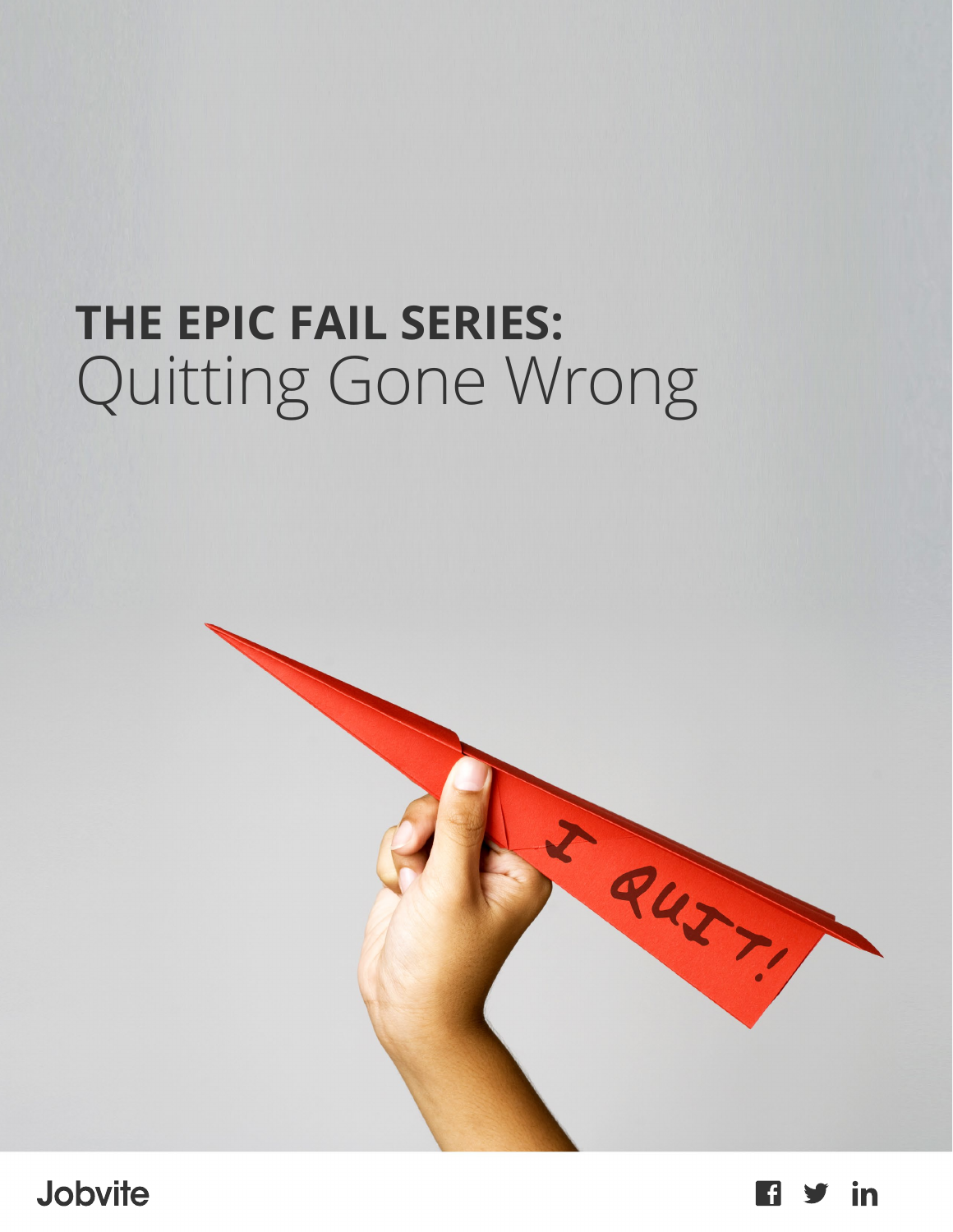## **Introduction**

Things not working out at your current job? Don't sweat it—it happens to everyone at some point. Maybe your salary is stagnant, or you don't get along with your boss. Maybe the daily grind just bores you, and you landed something more engaging elsewhere. Whatever the reason, there comes a time when every employee must bid farewell. And while you might be tempted to write "I QUIT" on a paper airplane and send it soaring into your manager's office, you've got to restrain yourself.

Why? Because the next gig might fizzle too, and you could be out pounding the pavement again sooner than you think. Only *relationships* endure, for better or for worse. That's why referrals account for almost 40% of all hires.<sup>1</sup> And that's why—no matter what's gone down at the workplace you're leaving behind—you need to make your exit in the most gracious, forwardlooking way possible.

The following eBook outlines a few common and potentially hazardous mistakes people make when quitting their jobs. See how these errors may jeopardize your future—and learn why giving notice appropriately might be your ticket to getting ahead down the road.



1 http://www.jobvite.com/resources/jobvite-index/

### **Jobvite**

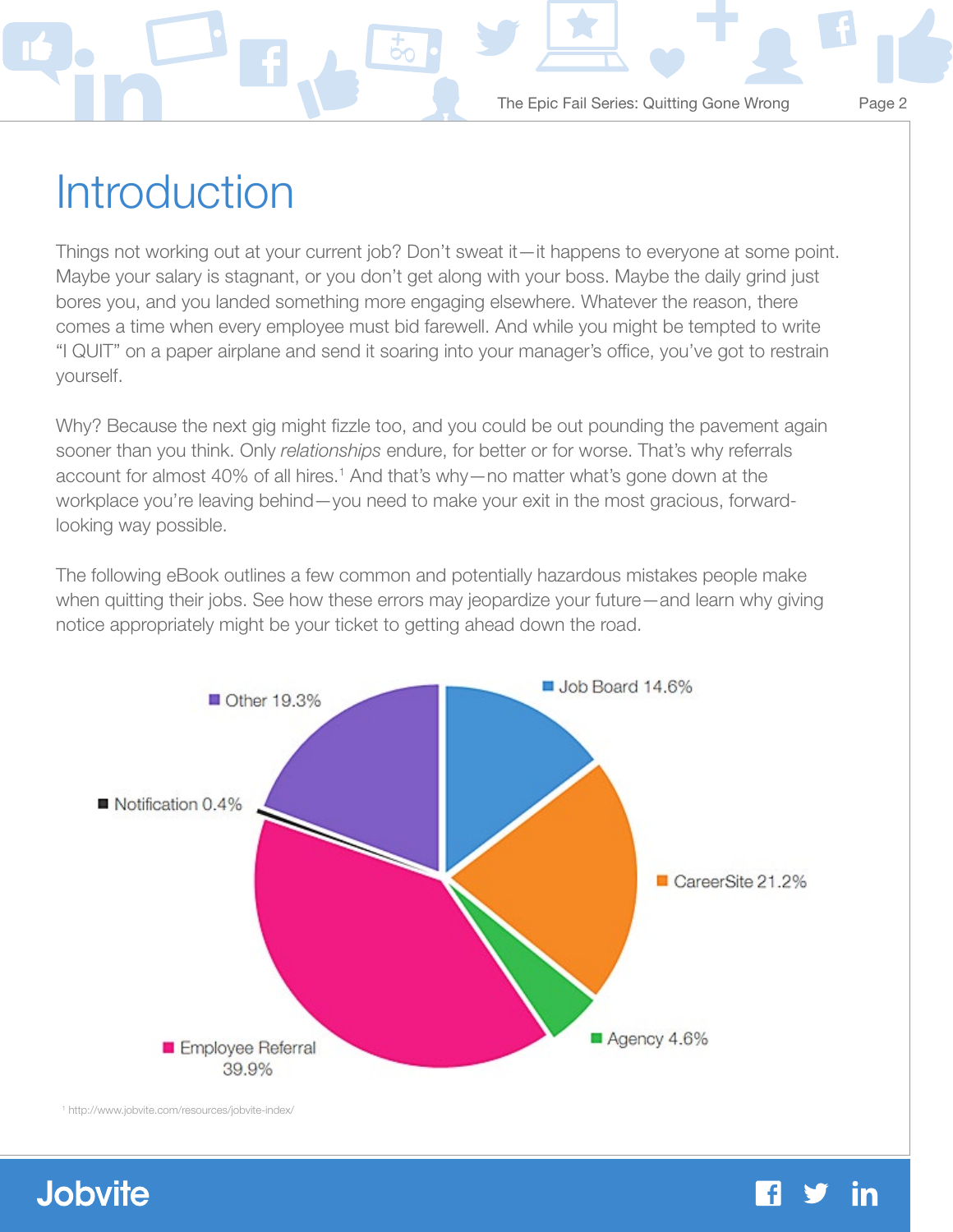## Mistake 1. The quick getaway

If you're unhappy in your current work environment, and you have someplace better to go, it's tempting to reveal your news and run. Rip it off quickly, like a Band-Aid, right? Wrong. Assuming you are a skilled worker who bears worthwhile responsibilities, you likely have unfinished business you will leave behind—and while you can't stay indefinitely to complete everything on your plate, you need to honor some commitments.

- Common work etiquette dictates that you provide a minimum of two weeks' notice. Only a few rare circumstances, like a new job that requires relocation, won't allow for that courtesy. Otherwise, stick out the two weeks.
- Don't leave anyone in the lurch. If you have time-critical or company-critical tasks remaining, step up to the plate. You can't walk out two days before a product launch or a big sales demo without planning ahead. Create a feasible timeline and delegate appropriately, so your colleagues are confident your projects will be wrapped up successfully after you depart.
- Suck it up and stay longer if you need to. Bear in mind that the work you were doing up until the moment you dropped the bomb was (and probably still is) valuable. Finish any projects you can, train your replacements, and do whatever's within your power to make for an easy transition. You're trying to keep professional contacts—which requires that you act professionally.

## Mistake 2. The lying liar who lies

Pretending to quit may sound like a great idea. Whether you jumped the gun and were positive you'd get an offer, or maybe you just hoped for a counteroffer, don't give your boss a song and dance about leaving if it's not the straight truth.

If you're just feeling undervalued or afraid to divulge your real motives, resist the urge to lie.

- Never pretend to quit just to get more money. Not only are you endangering your existing job, but dishonesty discredits you and demeans the people with whom you work. If the fact of the matter is that you feel you deserve a higher salary, schedule a discussion with your manager. It's not quitting time yet.
- If you really are planning to leave, give your employers—you know, the people who took a chance on you and believed in you—the respectful truth about why you want to go. Whether you get a counteroffer or not, you maintain your integrity and a professional relationship with people who can have a tangible impact on your reputation.

### **Jobvite**

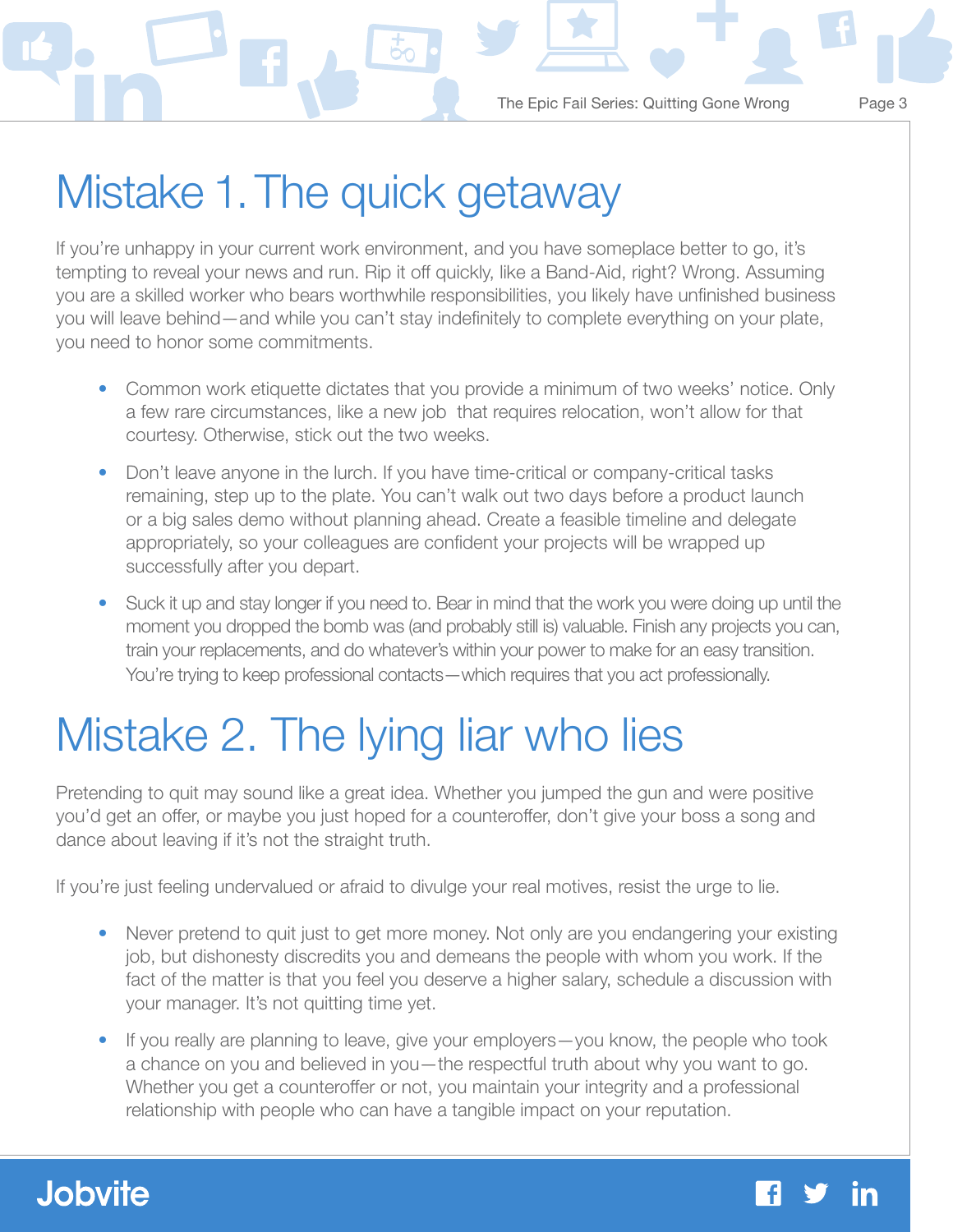## Mistake 3. The manifesto

We have all been in work situations where we felt let down, walked on, and underpaid. The older we get, the more we understand how to manage these situations appropriately—but no matter your age or experience, you're bound to be faced with an incident that inspires you to throw down the gauntlet and dramatically storm out. Perhaps while making a speech.

- Let's be serious, though. Unless you were truly wronged—in a moral or legal sense—do yourself a favor, and don't play the victim. Quitting is a voluntary action. No one made you do it, so if you're committed to leaving, just go quietly and respectfully. Your decision stands. (But if you were morally or legally wronged, contact HR immediately.)
- Quitting is also a pretty permanent action. Be sure you have put honest and reasonable thought into the decision. Impetuous actions come from impetuous employees. Is impetuous the look you're going for on LinkedIn?

## Mistake 4. The social tirade

We live in an era of social connectivity, where we share everything from pictures of breakfast to our political opinions on a daily basis. Announcing big life changes, like quitting, may seem like a justifiable announcement too, particularly if you are craving social support or vindication. Except that social statements are never really private.

- If you don't want former employers posting stuff about you online, do them the same courtesy. Word of mouth is fast, and the Internet doesn't forget. When your #iquit rant is trending, worldwide or even just within your network, you've overstepped a boundary.
- Be a good sport. If you're really itching to post something, do it like DeMarco Murray. When the talented NFL running back recently opted to leave the Dallas Cowboys for the Philadelphia Eagles, he thanked his former city and his fans on a giant billboard in Downtown Dallas. He also tweeted his gratitude—even when naysayers were publicly decrying his decision. But of course you don't have to buy a billboard to keep it classy, just don't #LiveTweet your exit interview.

\* http://www.sportingnews.com/nfl/story/2015-03-18/demarco-murray-dallas-cowboys-philadelphia-eagles-nfl-billboard-thank-fans